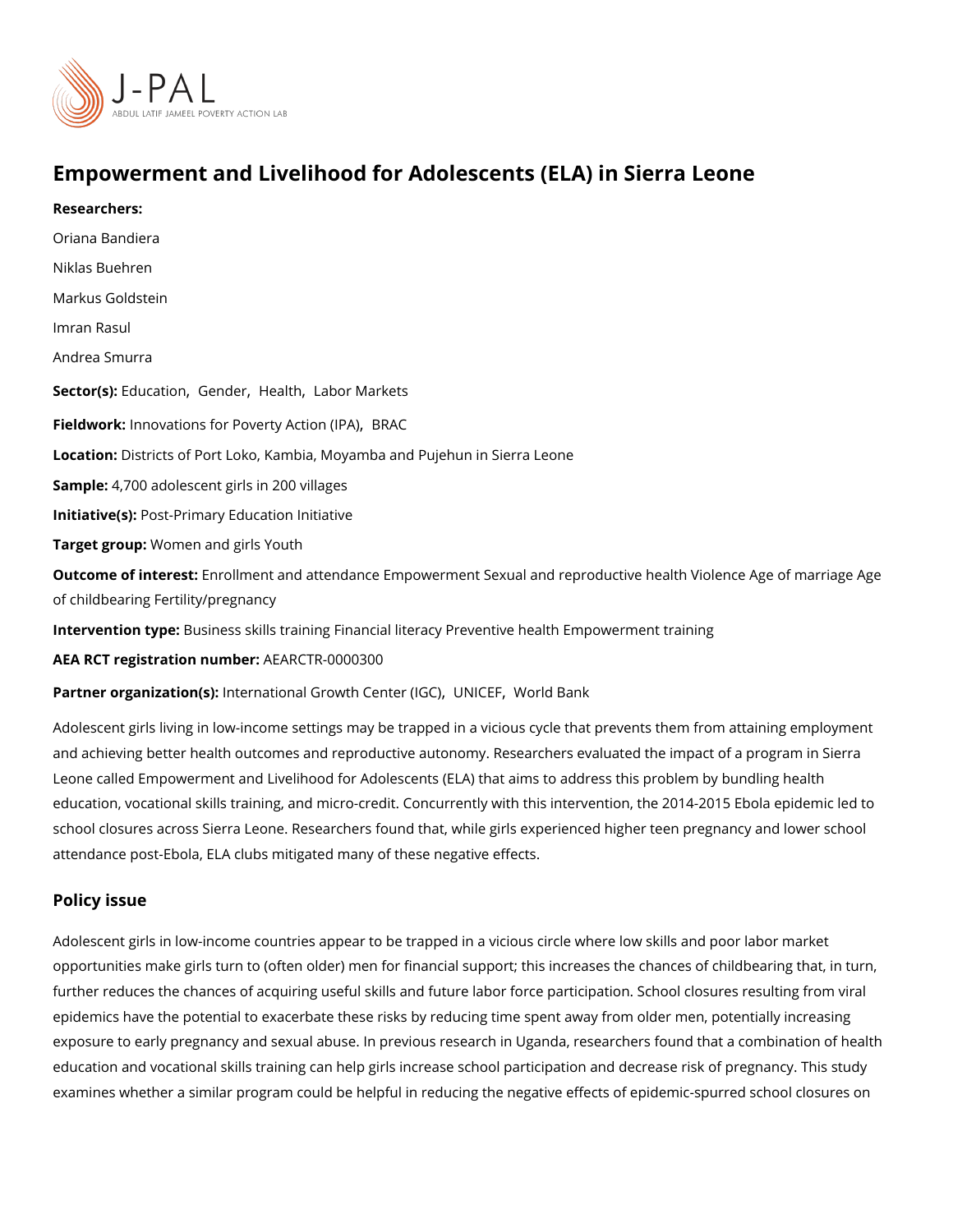time spent with men, pregnancy, and school enrollment.

### **Context of the evaluation**

In Sierra Leone, women frequently face gender-based violence and exploitation. Fifty-one percent of women in Sierra Leone report having experienced physical, sexual, or emotional abuse by a husband or partner. Sierra Leone is also one of the least equal countries in the UNDP Gender Equality index and has the highest maternal mortality rate of any country. Of the 4,700 girls and women surveyed for this intervention, who were aged 18 on average, 28 percent were married and nearly half had children. For those married, the average age of marriage was 16, while the average age of their husbands was almost double. Of women in relationships, 46 percent reported intimate partner violence. Even among those not married, pregnancy is a significant risk factor: 75 percent of the sample reported being sexually active, starting at an average age of slightly below 15. Such activities can limit girls' career opportunities, as only 12 percent of elders in surveyed comparison villages, for example, believed that women should be allowed to continue schooling when pregnant.

West Africa's 2014-2016 Ebola epidemic had the potential to further exacerbate girls' risk of pregnancy, sexual abuse, and school dropout. About half of all cases during the epidemic came from Sierra Leone, and the country closed all primary and secondary schools during the 2014-2015 academic year. These closures had the potential to both reduce girls' education and increase their exposure to older men, which was exacerbated by the government of Sierra Leone's decision in April 2015 to forbid "visibly pregnant girls" from re-enrolling in schools upon their reopening.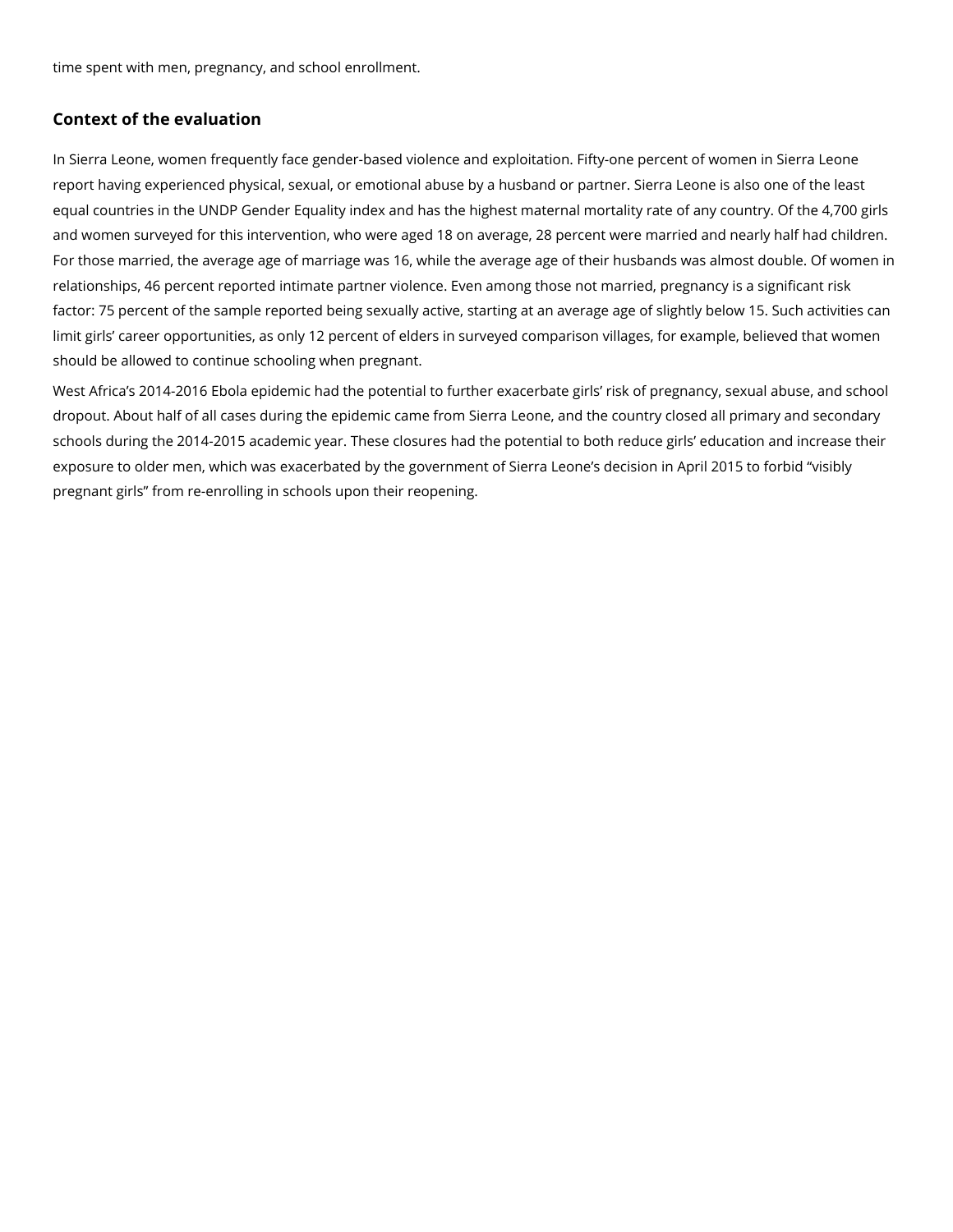

## **Details of the intervention**

Researchers partnered with BRAC, an NGO that had implemented over 9,000 Empowerment and Livelihood for Adolescents (ELA) clubs worldwide since 1993, to conduct a randomized evaluation to test the impact of ELA clubs on school attendance and teenage pregnancy. Researchers randomly assigned 200 villages across the Port Loko, Kambia, Moyamba, and Pujehun districts of Sierra Leone into two categories:

- *ELA villages*: 150 villages were provided with an ELA club. These clubs had no membership fees and were originally intended to be open five days a week and offer a safe space for all women and girls in the area. Programs were staffed by BRAC-trained mentors, who were older adolescent girls in the same community and gave life skills trainings, as well as trained BRAC professionals who led vocational trainings. Different programs were provided within the ELA clubs based on village: 50 villages received only life skills training, 50 received life skills and vocational training, and 50 received life skills, vocational, and microfinance training.
- *Comparison villages*: 50 comparison villages did not receive an ELA club.

Researchers additionally conducted a range of surveys before, during, and after their intervention. They conducted a baseline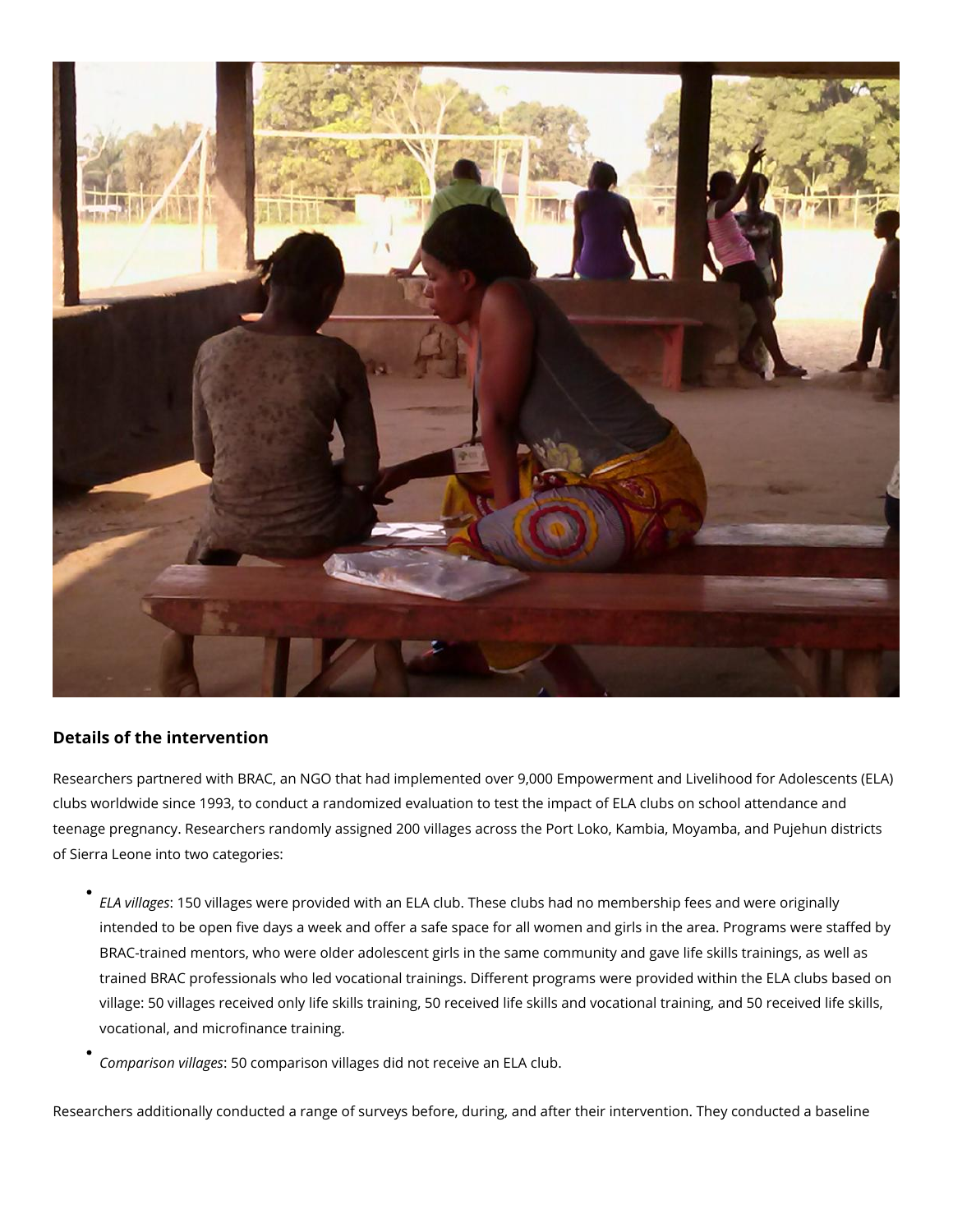survey between February and May of 2014, asking 5,775 women aged 12 to 25 across the 200 villages their educational status, their labor market activities, their sexual behaviors, and how they divided their time among weekly activities. They conducted their endline survey between February and March of 2016, after the Ebola epidemic had largely dissipated. Between the baseline and endline, fieldwork was suspended across the country, so researchers conducted phone surveys with ELA club mentors regarding club functioning, and with village leaders regarding the impact of Ebola in their region. Finally, researchers conducted a follow-up survey between June 2019 and January 2020 to measure long-term outcomes for the women and girls.

Based on surveys with village elders, researchers separated villages into low pregnancy risk and high pregnancy risk categories. These categorizations were primarily driven by data on local school closures, Ebola prevalence, and healthcare access. Based on these benchmarks, researchers categorized 17 percent of villages as being at high pregnancy risk.

#### **Results and policy lessons**

After the Ebola epidemic, women across the sample spent more time with men, were more likely to become pregnant, and were less likely to enroll in school. This effect was especially concentrated among girls who lived in villages that researchers deemed to be of higher pregnancy risk. However, ELA clubs mitigated many of these outcomes, especially in high-pregnancy risk villages, and the effects of ELA clubs on pregnancy and education remained significant in follow-up surveys years later.

*Club attendance*: Villages with ELA clubs featured relatively high attendance during their operation. Seventy percent of clubs opened on time, and 71 percent of women and girls in villages with ELA clubs attended at least one meeting (compared to 4 percent of those who lived in comparison villages). Across all villages, women and girls spent an average of 3 hours per week in ELA clubs.

*Time spent with men*: In the absence of ELA clubs, girls and women in villages with high pregnancy risk during the Ebola outbreak increased time spent with men by 1.27 hours on average (a 50 percent increase) compared to those in villages with low pregnancy risk. In those high-risk villages without ELA clubs, teen pregnancy rose by 10.5 percentage points relative to low-risk villages. However, girls in high-risk villages with ELA clubs spent 1.86 fewer hours per week with men than their peers in high-risk villages without ELA clubs, and girls in low-risk villages spent 0.6 fewer hours per week with men when their villages had ELA clubs. Accordingly, the risk of pregnancy associated with living in a high pregnancy risk village was completely reversed by the presence of an ELA club in that village. These results indicate that ELA clubs provided a safe social setting for women to spend their time as an alternative to men with whom they were sexually active.

*Educational outcomes*: The effect of ELA clubs on school attendance varied by whether the village was categorized as high-risk or low-risk. In comparison villages without ELA clubs, moving from a low-risk to a high-risk village decreased educational enrollment by 17 percentage points. However, school enrollment was 8.5 percentage points higher in high-risk villages with ELA clubs than high-risk villages without them; ELA clubs therefore effectively halved the fall in post-epidemic enrollment. In contrast, in low-risk villages, the presence of ELA clubs reduced school enrollment by a further 5.2 percentage points. Such results suggest that, in high pregnancy risk villages, ELA presence may have reduced pregnancy sufficiently to spur net school enrollment. However, in lower pregnancy risk villages, the time diverted away from school and toward ELA activities may have outweighed the increase in school attendance from lower pregnancy risk.

*Long-term follow-ups*: Researchers found lingering effects of both high-risk villages and ELA clubs in their 2019-2020 follow-up surveys. High-risk non-ELA villages had a 15-percentage-point higher rate of pregnancy than low-risk non-ELA villages, and rates of school attendance were 11 percentage points lower. However, ELA presence modulates some of these effects: though those in high-risk villages spent almost 7 hours per week less time on learning activities, the presence of ELA clubs in high-risk villages increased time learning by 7.8 hours per week.

Health shocks pose a serious risk of generating gender gaps, particularly as it relates to education and childbearing. However, policy interventions can play a significant role in reducing these negative shocks, especially in regions of greatest vulnerability. In